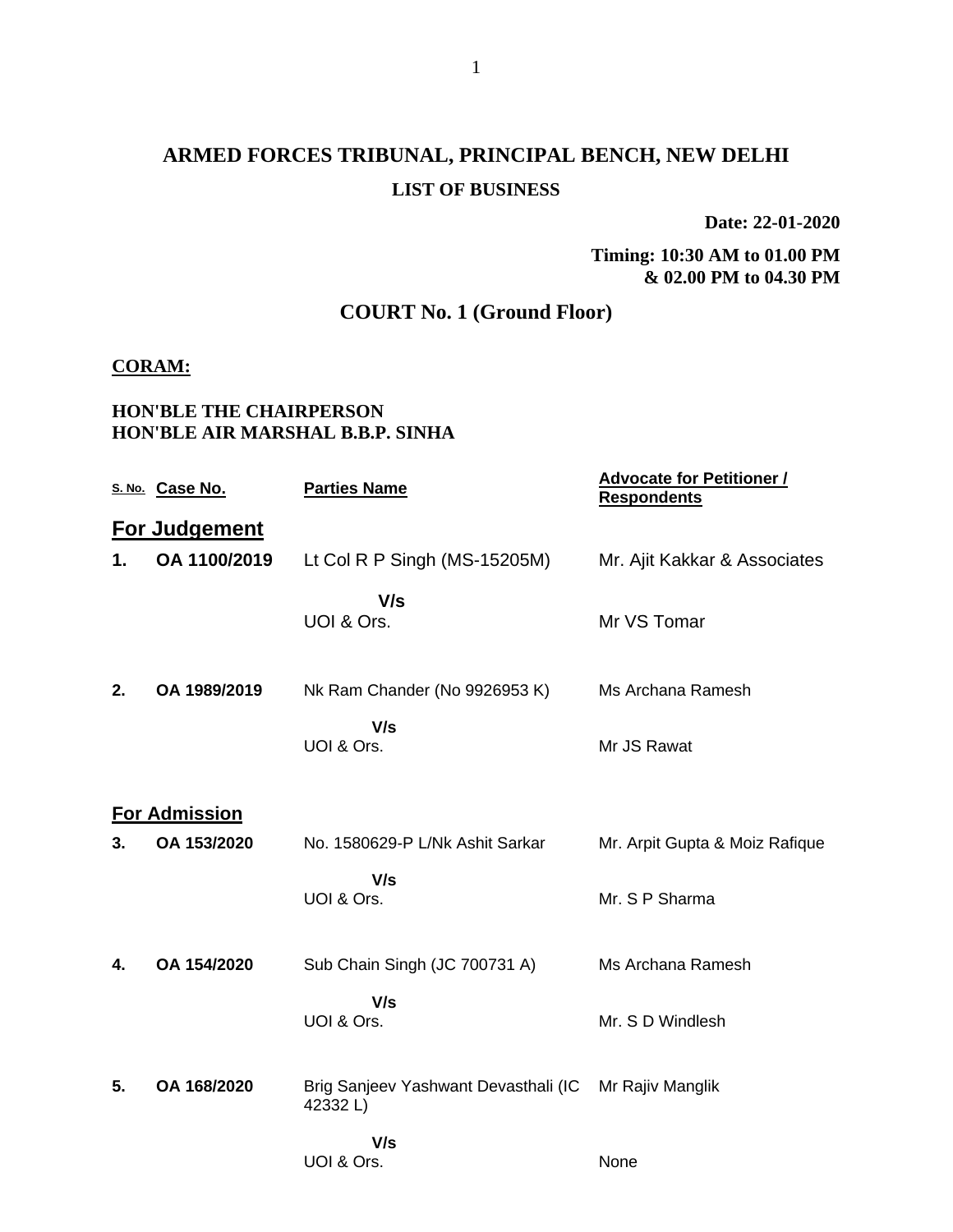| 6.  | OA 170/2020                       | Ex LNk/DSC Rajesh Kumar Dwivedi<br>(No 14605231 N) | Mr US Maurya                              |
|-----|-----------------------------------|----------------------------------------------------|-------------------------------------------|
|     |                                   | V/s<br>UOI & Ors.                                  | None                                      |
|     | <b>For Execution</b>              |                                                    |                                           |
| 7.  | MA 185/2020<br>in                 | No 28261G Wg Cdr Vyomika Singh                     | Mr SS Pandey                              |
|     | OA 1740/2019                      | V/s<br>UOI & Ors                                   | Mr Harish V Shankar                       |
|     | <b>For Orders</b>                 |                                                    |                                           |
| 8.  | MA 115/2020                       | IC-46964N Col M Yaseen                             | Mr. S S Pandey & Associates               |
|     | in<br>OA 1640/2018                | V/s<br>UOI & Ors.                                  | Dr. Vijendra Singh Mahndiyan              |
| 9.  | MA 116/2020<br>in                 | Avm Shreesh Mohan (No 16966 G)                     | Mr Ajit Kakkar & Associates               |
|     | OA 1868/2018                      | V/s<br>UOI & Ors                                   | Mr. Karan Singh Bhati, Sr.<br><b>CGSC</b> |
| 10. | MA 118/2020<br>in<br>OA 1651/2017 | Pardeep Kumar Ex-LA (AH)<br>(No.133410F)           | Mr. Ajit Kakkar & Associates              |
|     |                                   | V/s<br>UOI & Ors                                   | Mr. Harish V Shankar                      |
| 11. | MA 178/2020                       | IC-43306W Brig Jagdeep Singh                       | Mr Rajiv Manglik                          |
|     | ın<br>OA 96/2020                  | V/s<br>UOI & Ors                                   | Mr. Harish V Shankar                      |
|     | <b>For Hearing</b>                |                                                    |                                           |
| 12. | OA 146/2019<br>with               | IC-57396N Lt Col Anjan Kumar Sinha                 | Mr. S S Pandey & Associates               |
|     | MA 562/2019 &<br>937/2019         | V/s<br>UOI & Ors.                                  | Mr Karan Singh Bhati, Sr CGSC             |
| 13. | OA 765/2019                       | No 4077701P L/Hav Chandra Mohan<br>Singh           | Mr Manoj Kr Gupta                         |
|     |                                   | V/s<br>UOI & Ors.                                  | Mr. V S Tomar                             |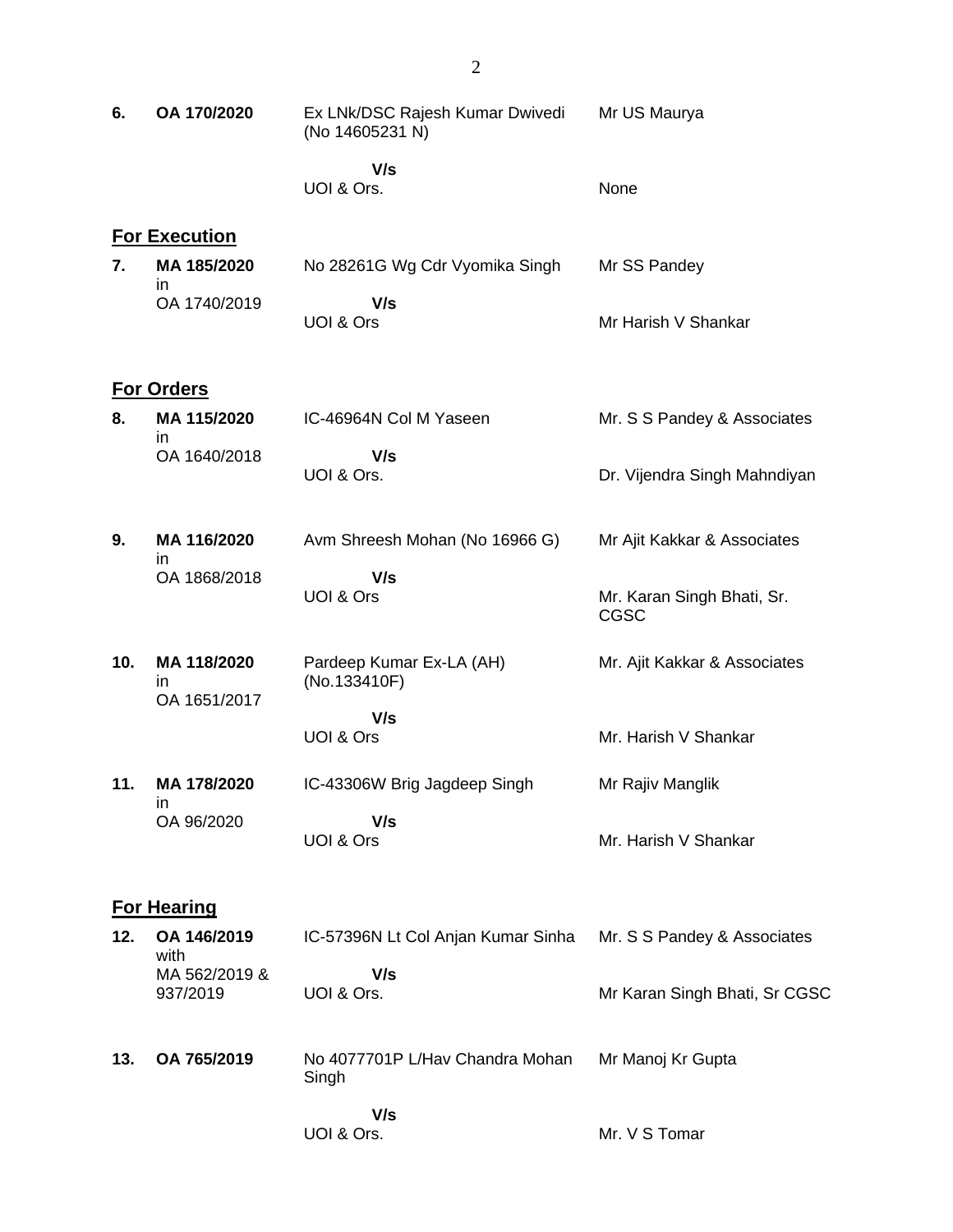| 14. | OA 900/2019                       | Lt Col Brahm Shakti Hooda (Retd) (WS Mr. T Parshad<br>00535 N)  |                                        |
|-----|-----------------------------------|-----------------------------------------------------------------|----------------------------------------|
|     |                                   | V/s<br>UOI & Ors.                                               | Dr Vijendra Singh Mandiyan             |
| 15. | OA 941/2019<br>with<br>MA 95/2020 | Naib Subedar Sambhaji Nayaku Patil<br>(JC-353485N)              | Ms Archana Ramesh                      |
|     |                                   | V/s<br>UOI & Ors.                                               | Mr JS Rawat                            |
| 16. | OA 1452/2019                      | No. 714856-A LAC SS Yadav                                       | Mr. O P Bhadani                        |
|     |                                   | V/s<br>UOI & Ors.                                               | Mr Tarunvir Singh Khehar               |
| 17. | OA 1631/2019                      | WO Sumit Kumar Ghosh (No 8377240<br>N)                          | Mr Virender Singh Kadian               |
|     |                                   | V/s<br>UOI & Ors.                                               | Mr Rajeev Kumar                        |
| 18. | OA 2023/2019                      | Hav Sunil Varghese (10291748-N)                                 | Ms. Archana Ramesh                     |
|     |                                   | V/s<br>UOI & Ors.                                               | Mr. Harish V Shankar                   |
| 19. | OA 2044/2019                      | L/Nk/DSC (GD) Sahab Singh Gurjar<br>(No 13895952K)              | Mr Ajeet Yadav & Rakesh Kumar<br>Singh |
|     |                                   | V/s<br>UOI & Ors.                                               | Mr. Rajeev Kumar                       |
|     | <b>For Final Hearing</b>          |                                                                 |                                        |
| 20. | OA 115/2019                       | IC-60101X Lt Col Amit Mahendra<br>Sharma                        | Mr. Rajiv Manglik                      |
|     |                                   | V/s<br>UOI & Ors.                                               | Mr Tarunvir Singh Khehar               |
| 21. | OA 283/2019                       | Surg Cdr Manisha Thakur(No 75902 B) Mr Ajit Kakkar & Associates |                                        |
|     |                                   | V/s<br>UOI & Ors.                                               | Mr. Anil Gautam                        |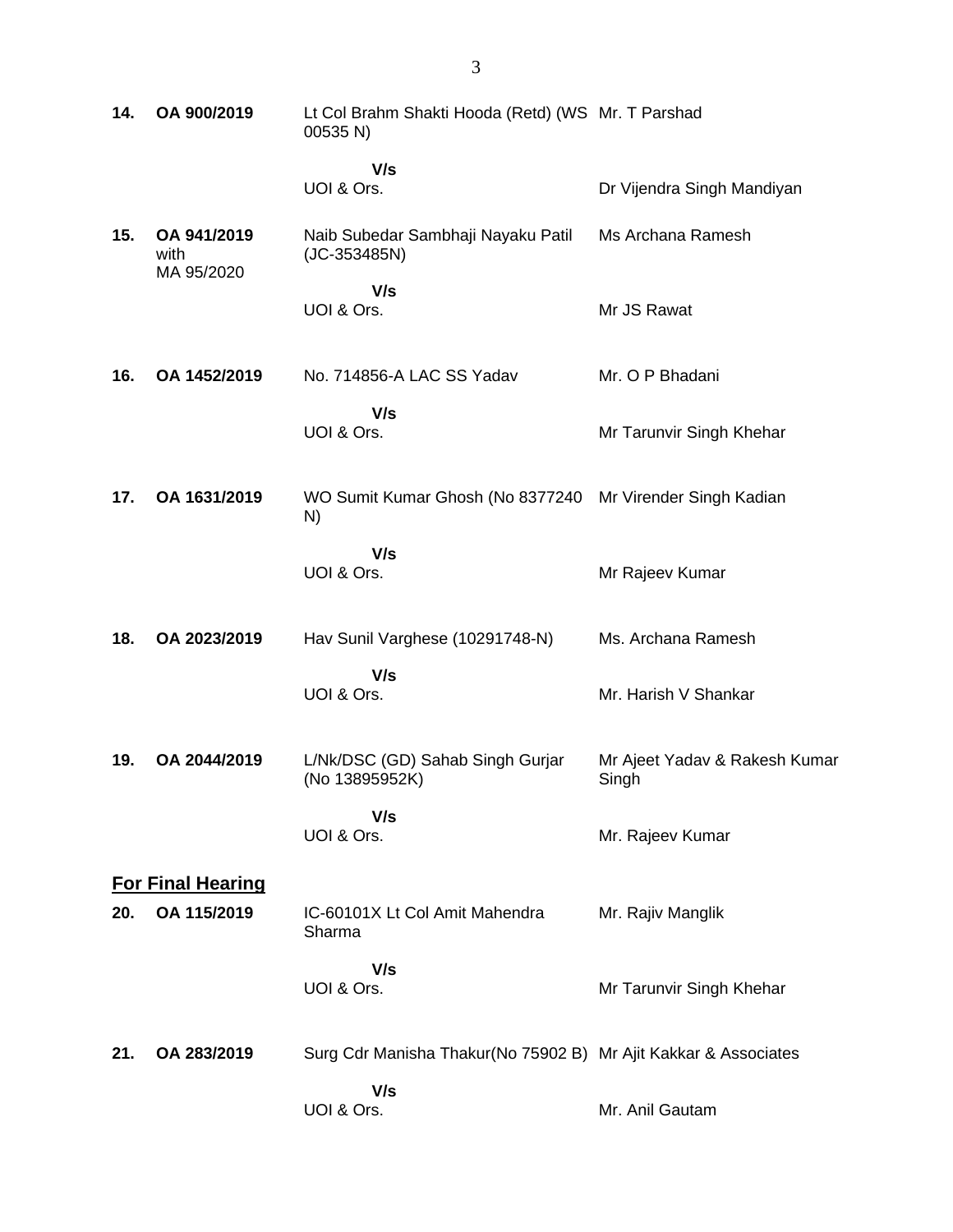| 22. | OA 425/2019<br>with<br>MA 987/2019 | No. 6940219-Y Hav Rabindra Nath<br>Tagore (Retd.) | Ms. Archana Ramesh |
|-----|------------------------------------|---------------------------------------------------|--------------------|
|     |                                    | V/s                                               |                    |
|     |                                    | UOI & Ors.                                        | Mr V Pattabhi Ram  |
| 23. | OA 1386/2019<br>with               | JC-452202K Sub Sucha Singh                        | Ms. Archana Ramesh |
|     | MA 53/2020                         | V/s<br>UOI & Ors.                                 | Ms Suman Chauhan   |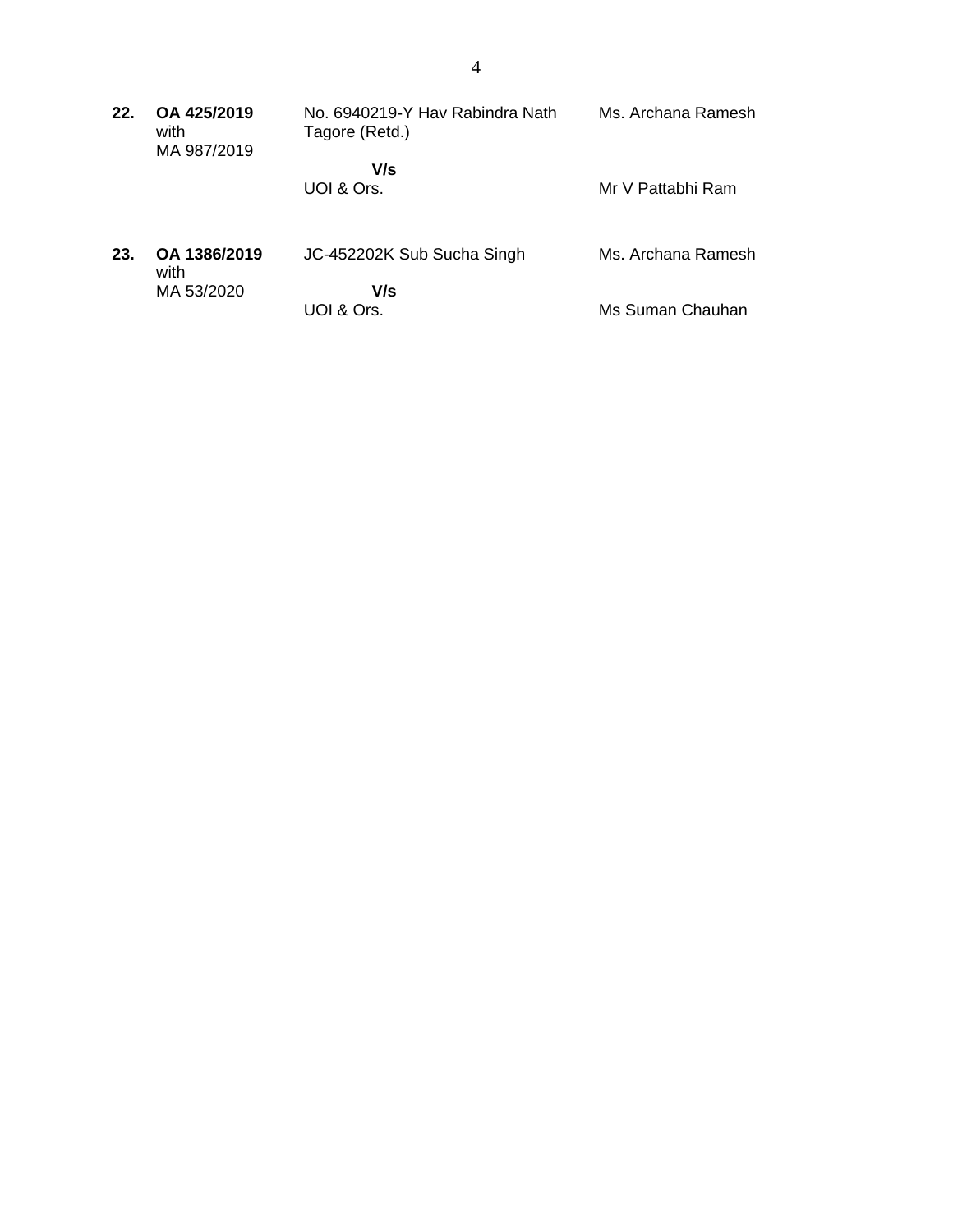# **ARMED FORCES TRIBUNAL, PRINCIPAL BENCH, NEW DELHI LIST OF BUSINESS**

**Date: 22-01-2020**

**Timing: 10:30 AM to 01.00 PM & 02.00 PM to 04.30 PM**

## **COURT No. 2 (Ground Floor)**

## **THIS BENCH WILL NOT ASSEMBLE TODAY**

#### **CORAM:**

### **HON'BLE MS. JUSTICE SUNITA GUPTA HON'BLE LT. GEN. PHILIP CAMPOSE**

|    | S. No. Case No.                      | <b>Parties Name</b>                                | <b>Advocate for Petitioner /</b><br><b>Respondents</b>      |
|----|--------------------------------------|----------------------------------------------------|-------------------------------------------------------------|
|    | <b>For Admission</b>                 |                                                    |                                                             |
| 1. | OA 852/2019<br>with<br>MA 1496/2019  | 16012717W Ex Nk (TS) Raj Kumar &<br>Ors.           | Mr. VS Kadian                                               |
|    |                                      | V/s                                                |                                                             |
|    |                                      | UOI & Ors.                                         | Mr. J S Rawat for R 1,2 & 4 and<br>Ms. Anjali Vohra for R-3 |
| 2. | OA 1640/2019<br>with<br>MA 2583/2019 | Ex Hav (Hony Nb Sub) Jaipal Singh<br>(No 14463559) | Mr. Ved Prakash                                             |
|    |                                      | V/s                                                |                                                             |
|    |                                      | UOI & Ors.                                         | Mr SP Sharma                                                |
| 3. | OA 1641/2019<br>with                 | No 6620953 Ex Sep Rajendra Singh                   | Mr SM Dalal                                                 |
|    | MA 2584/2019                         | V/s                                                |                                                             |
|    |                                      | UOI & Ors.                                         | Mr Neeraj, Sr CGSC                                          |
| 4. | OA 1650/2019                         | Ex MWO Rambachan Yadav                             | Mr. Ajit Kakkar                                             |
|    | with                                 |                                                    |                                                             |
|    | MA 2586/2019                         | V/s                                                |                                                             |
|    |                                      | UOI & Ors.                                         | Mr. Ashok Chaitanya                                         |
| 5. | OA 1651/2019                         | Ex Sgt M S Kannappan (786188-H)                    | Mr. Ajit Kakkar & Associates                                |
|    | with                                 |                                                    |                                                             |
|    | MA 2594/2019                         | V/s                                                |                                                             |
|    |                                      | UOI & Ors.                                         | Mr. Satya Ranjan Swain                                      |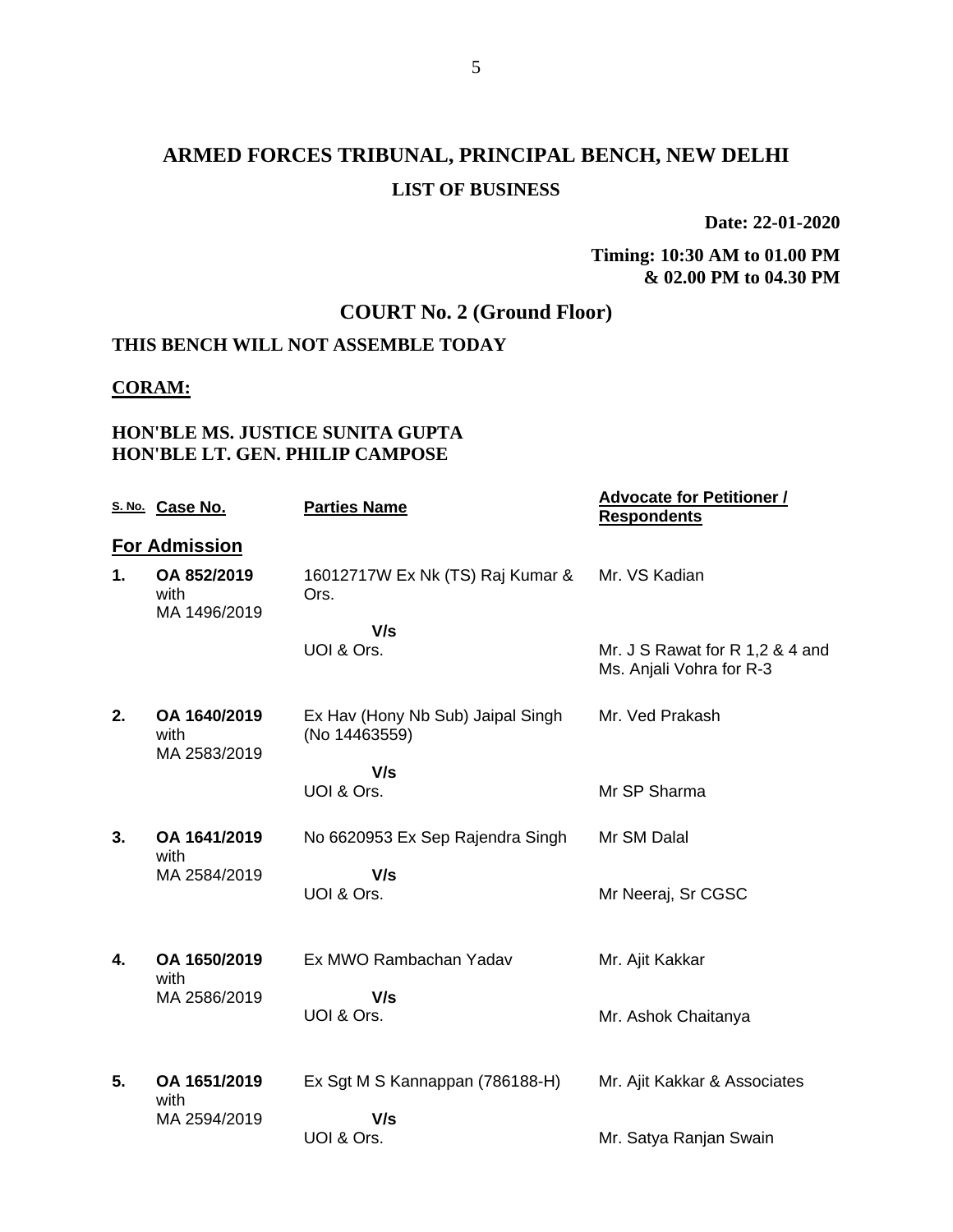| 6.  | OA 1654/2019        | IC-53206Y Col Rajeev Anand                          | Mr S S Pandey & Associates                     |
|-----|---------------------|-----------------------------------------------------|------------------------------------------------|
|     |                     | V/s<br>UOI & Ors.                                   | Mr. Rajeev Kumar                               |
| 7.  | OA 169/2020         | IC-37107M Col YS Chauhan (Retd)                     | Mr Rajiv Manglik                               |
|     |                     | V/s<br>UOI & Ors.                                   | None                                           |
| 8.  | OA 171/2020         | Ex Sgt Maheswar Behera (No 774978<br>F)             | Mr Ajit Kakkar, Alpana Yadav &<br>Madhuri Koli |
|     |                     | V/s<br>UOI & Ors.                                   | None                                           |
| 9.  | OA 172/2020         | Ex Sepoy Edwin (No 14577853W)                       | Ms Archana Ramesh                              |
|     |                     | V/s<br>UOI & Ors.                                   | None                                           |
| 10. | OA 173/2020         | Ex Sub Maj (Hony Lt) Satypal Singh<br>(JC 470288 W) | Mr OS Punia                                    |
|     |                     | V/s<br>UOI & Ors.                                   | None                                           |
| 11. | OA 174/2020         | Ex SEA 1 (UW) Anil Kumar (NO<br>138574T)            | Mr Ved Prakash                                 |
|     |                     | V/s<br>UOI & Ors.                                   | None                                           |
| 12. | OA 175/2020<br>with | Ex JWO Sanjiv Kumar (No 751320 N)                   | Mr Praveen Kumar                               |
|     | MA 186/2020         | V/s<br>UOI & Ors.                                   | None                                           |
| 13. | OA 176/2020<br>with | Ex Sgt Joy Mathew (No 711221 A)                     | Mr Praveen Kumar                               |
|     | MA 187/2020         | V/s<br>UOI & Ors.                                   | None                                           |
| 14. | OA 177/2020         | Ex LS (UW) Raman Singh (No<br>138032K)              | Mr Ved Prakash                                 |
|     |                     | V/s<br>UOI & Ors.                                   | None                                           |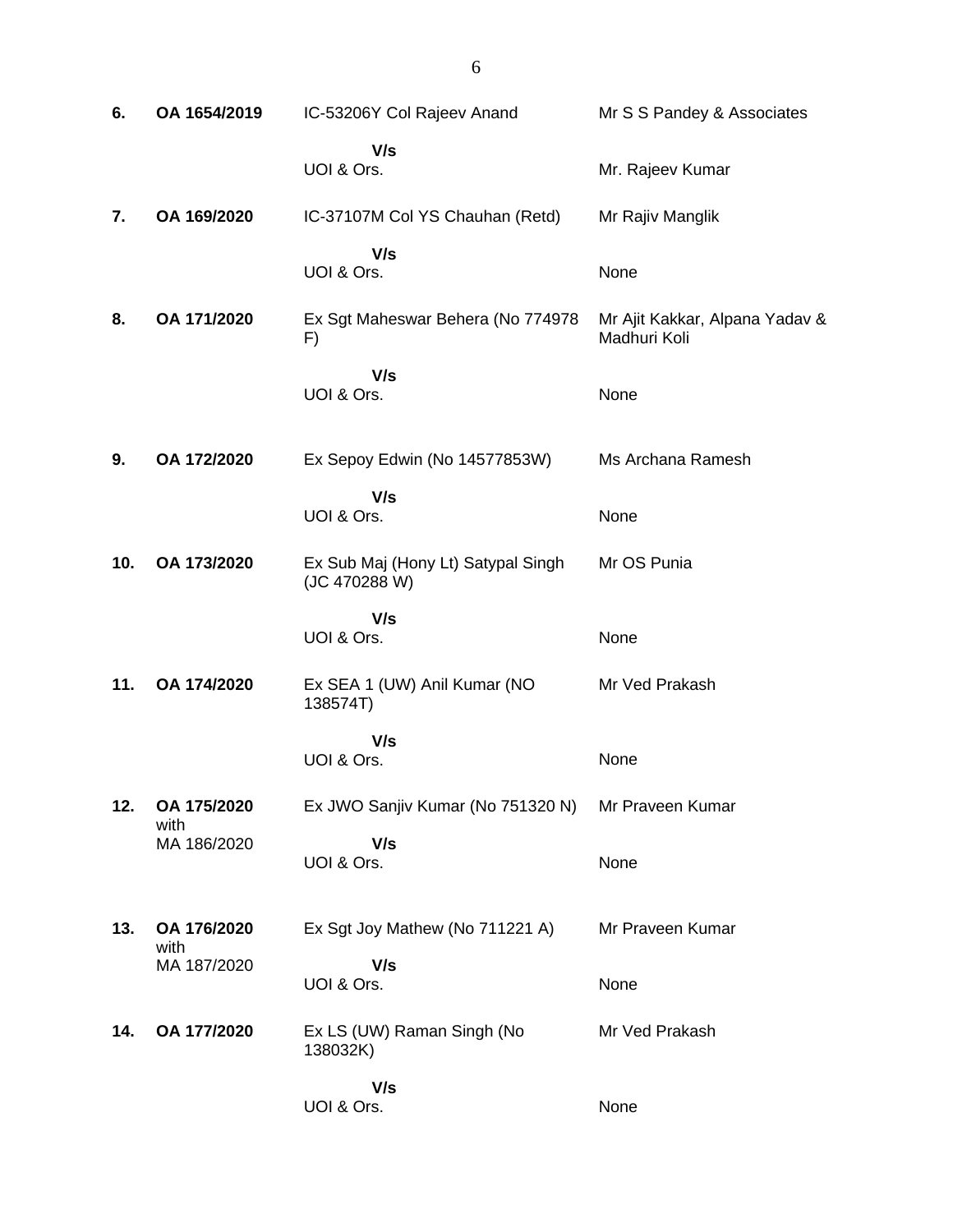| 15. | OA 178/2020<br>with<br>MA 188/2020   | Ex Rect Badgujar Gopal Prakash<br>$(14855448-X)$                     | Ms. Archana Ramesh               |
|-----|--------------------------------------|----------------------------------------------------------------------|----------------------------------|
|     |                                      | V/s<br>UOI & Ors.                                                    | None                             |
|     |                                      | <b>For Hearing (Pleadeings not complete)</b>                         |                                  |
| 16. | OA 1704/2017<br>with<br>MA 1283/2017 | Smt Yashoda Devi W/O Late Capt<br>Bhan Prakash (IC 52040 & SS 24498) | Mr V S Kadian                    |
|     |                                      | V/s<br>UOI & Ors.                                                    | Mr Karan Singh Bhati, Sr CGSC    |
| 17. | OA 1998/2017<br>with                 | Col Shekhar Singh (Retd) (IC-25508P)                                 | Mr. Anil Srivastava & Associates |
|     | MA 1525/2017                         | V/s<br>UOI & Ors.                                                    | Mr Rajesh Kumar Das              |
| 18. | OA 919/2018                          | Ex Nk Vijay Bahadur Shahi<br>(5844407m)                              | Mr Virender Singh Kadian         |
|     |                                      | V/s<br>UOI & Ors.                                                    | Mr Satya Ranjan Swain            |
| 19. | OA 267/2019<br>with                  | Ex LME Kamal Singh (134984-H)                                        | Mr. Ajit Kakkar                  |
|     | MA 728/2019                          | V/s<br>UOI & Ors.                                                    | Mr. V S Tomar                    |
| 20. | OA 400/2019<br>with                  | No. 123002-A Ex ERA-2 Suman<br><b>Kumar Choudhary</b>                | Mr. Ved Prakash                  |
|     | MA 951/2019                          | V/s<br>UOI & Ors.                                                    | Mr. Arvind Patel                 |
| 21. | OA 401/2019<br>with<br>MA 952/2019 & | No. 114173-K Ex CPO Satyavir Singh<br>Yadav                          | Mr. Ved Prakash                  |
|     | MA 183/2020                          | V/s<br>UOI & Ors.                                                    | Dr Vijendra Singh Mahndiyan      |
| 22. | OA 1003/2019<br>with                 | No. 136355-Z Ex LME Ravi Kumar                                       | Mr. Praveen Kumar                |
|     | MA 1673/2019                         | V/s<br>UOI & Ors.                                                    | Mr. V S Tomar                    |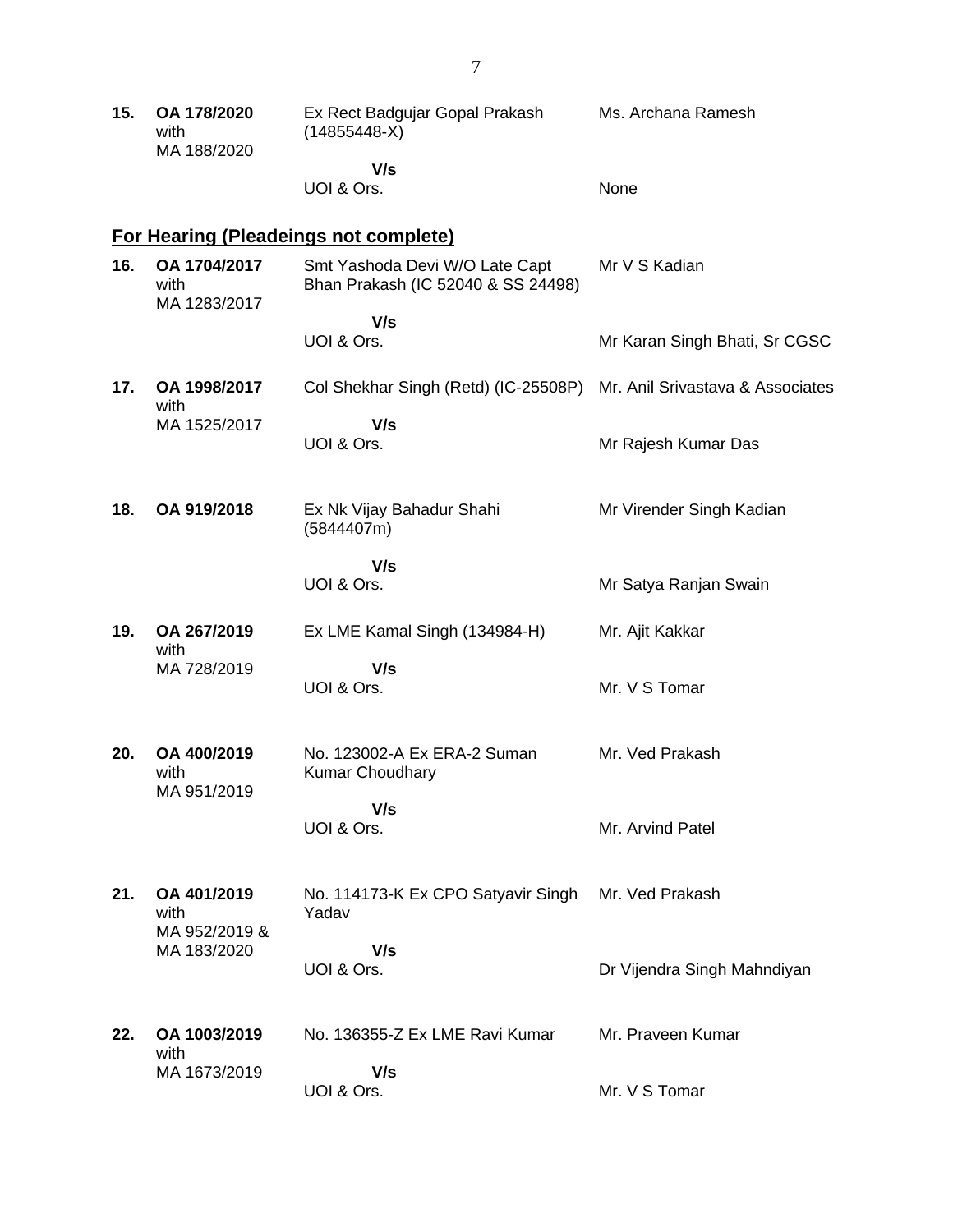|             | <b>For Execution</b>              |                                           |                             |
|-------------|-----------------------------------|-------------------------------------------|-----------------------------|
| 23.         | MA 757/2017<br>ın                 | Ex Col Jaswant Singh                      | Mr K Ramesh                 |
|             | OA 1052/2015                      | V/s<br>UOI & Ors                          | Dr Vijendra Singh Mahndiyan |
| 24.         | MA 2080/2018<br>ın                | No 14610749L Ex Cfn Satyabir Singh        | Mr. JP Sharma & Associates  |
|             | OA 1078/2017                      | V/s<br>UOI & Ors                          | Mr. Ashok Chaitanya         |
| 25.         | MA 2018/2019<br>in<br>OA 623/2015 | IC-37364K Col Ashok Kumar Arya<br>(Retd.) | Mr. S S Pandey              |
|             |                                   | V/s<br>UOI & Ors.                         | Mr. Prabodh Kumar           |
|             | <b>For Orders</b>                 |                                           |                             |
| 26.         | RA 43/2017<br>with                | Maj Nishant Gupta                         | Mr Gautam Jha               |
|             | MA 936/2017<br>in<br>OA 700/2015  | V/s<br>UOI & Ors                          | Mr Anil Gautam              |
| 27.         | MA 770/2019 &<br>MA 771/2019      | Ex Capt V S Hemlatha (Retd.)              | Mr. A Karthik               |
|             | in<br>OA 362/2014                 | V/s<br>UOI & Ors.                         | Mr. Shyam Narayan           |
|             | <b>Part Heard</b>                 |                                           |                             |
| 28.         | OA 2116/2018                      | Cdr Supneet K Grewal (05771-R)            | Mr. Santhosh Krishnan       |
|             |                                   | V/s<br>UOI & Ors.                         | Mr. Tarunvir Singh Khehar   |
| <b>WITH</b> |                                   |                                           |                             |
| 29.         | OA 2117/2018                      | Cdr Pratyush Chauhan (70548-K)            | Mr. Santhosh Krishnan       |
|             |                                   | V/s<br>UOI & Ors.                         | Mr. Tarunvir Singh Khehar   |
| <b>WITH</b> |                                   |                                           |                             |
| 30.         | OA 2118/2018                      | Cdr Mandip Kaur (05770-N)                 | Mr. Santhosh Krishnan       |
|             |                                   | V/s<br>UOI & Ors.                         | Mr Tarunvir Singh Khehar    |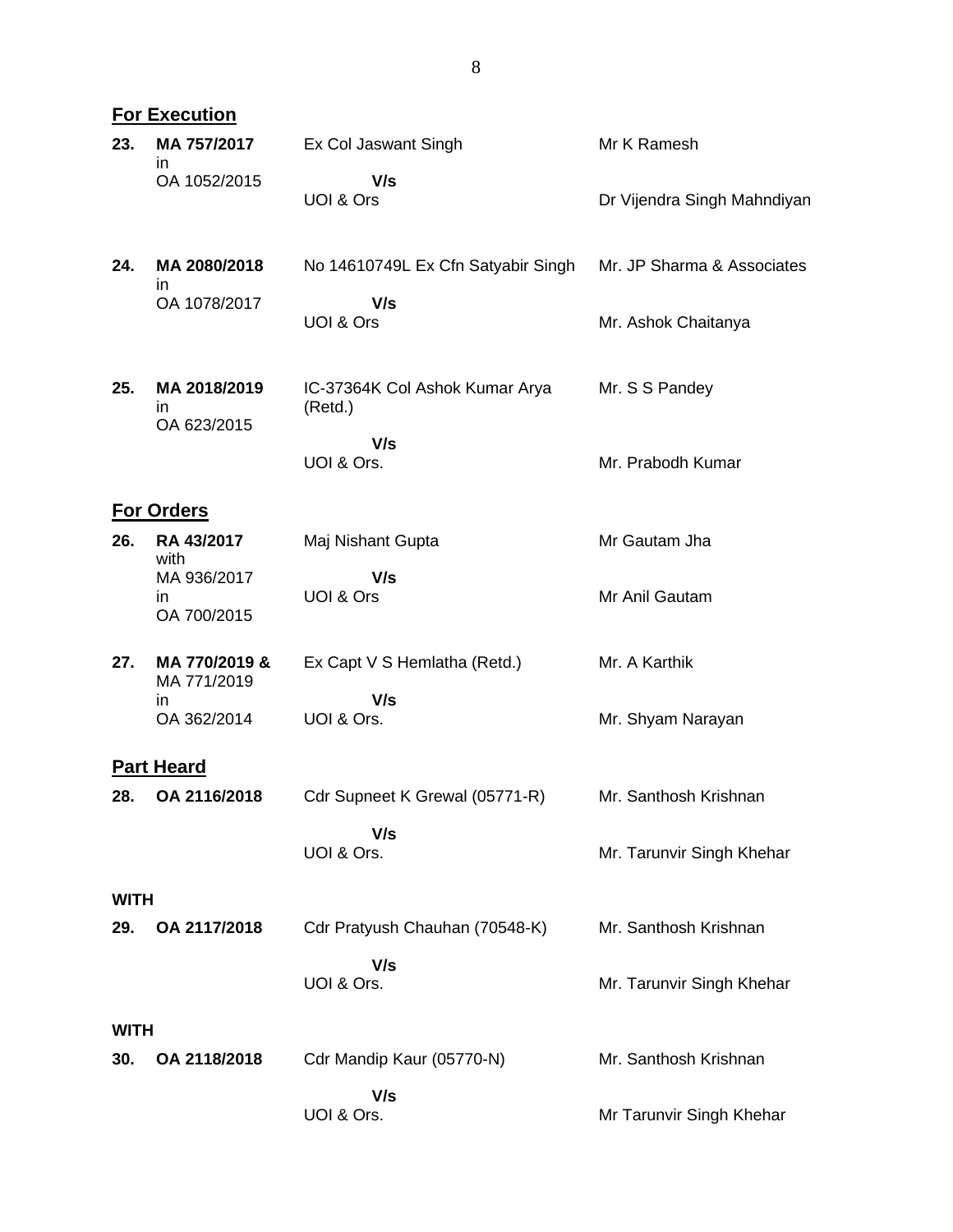| <b>WITH</b>        |                                  |                                                               |                                       |
|--------------------|----------------------------------|---------------------------------------------------------------|---------------------------------------|
| 31.                | OA 2119/2018                     | Cdr Suman Lata (70546-F)                                      | Mr. Santhosh Krishnan                 |
|                    |                                  | V/s<br>UOI & Ors.                                             | Dr. Vijendra Singh Mahndiyan          |
| <b>WITH</b>        |                                  |                                                               |                                       |
| 32.                | OA 2120/2018                     | Cdr Usha Sangwan (70547-H)                                    | Mr. Santhosh Krishnan                 |
|                    |                                  | V/s<br>UOI & Ors.                                             | Dr Vijendra Singh Mahndiyan           |
| <b>WITH</b>        |                                  |                                                               |                                       |
| 33.                | OA 152/2019                      | No. 05767-F Cdr Gauri Mishra                                  | Mr. Santhosh Krishnan                 |
|                    |                                  | V/s<br>UOI & Ors.                                             | Dr. Vijendra Singh Mahndiyan          |
| <b>WITH</b>        |                                  |                                                               |                                       |
| 34.                | OA 816/2019                      | Cdr Yogendra Kumar Singh (No<br>70539R)                       | Mr. Santhosh Krishnan                 |
|                    |                                  | V/s<br>UOI & Ors.                                             | Mr. Harish V Shankar                  |
| <b>WITH</b>        |                                  |                                                               |                                       |
| 35.                | OA 869/2019                      | Cdr Naresh Singh Chauhan (No 70563 Mr Santhosh Krishnan<br>W) |                                       |
|                    |                                  | V/s<br>UOI & Ors.                                             | Mr Harish V Shankar                   |
| <b>WITH</b>        |                                  |                                                               |                                       |
| 36.                | OA 1189/2018<br>with MA          | Cdr Namita Dalal (No 70535-F)                                 | Mr Satya Saharawat & Aditi<br>Laxman  |
|                    | 1102/2018<br>& MA 399/2019       | V/s<br>UOI & Ors.                                             | Mr Harish V Shankar                   |
| <b>WITH</b>        |                                  |                                                               |                                       |
| 37.                | OA 1190/2018<br>with MA 400/2019 | Cdr Suruchi Gaur (70544A)                                     | Mr. Satya Saharawat & Aditi<br>Laxman |
|                    |                                  | V/s<br>UOI & Ors.                                             | Ms Barkha Babbar                      |
|                    |                                  |                                                               |                                       |
| <b>WITH</b><br>38. | OA 629/2019                      |                                                               | Mr Santhosh Krishnan                  |
|                    | with MA                          | Cdr Shalini Nair (No 70552 W)                                 |                                       |
|                    | 1729/2019                        | V/s<br>UOI & Ors.                                             | Mr. Tarunvir Singh Khehar             |